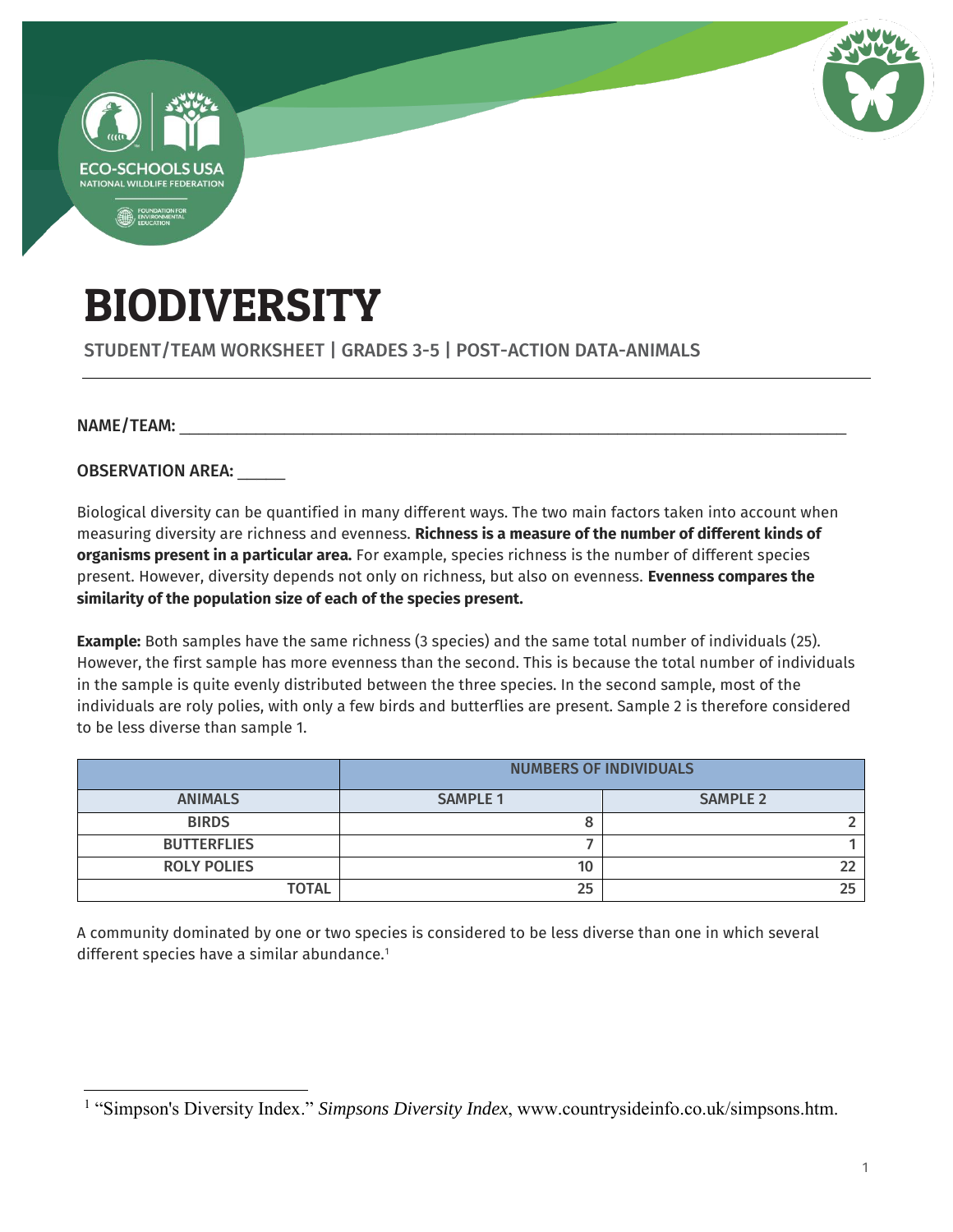

## BIODIVERSITY GRADES 3-5 | POST-ACTION DATA-ANIMALS



The team needs to observe the entire space. Slowly look up, down and all around the observation area, including the ground. When looking up, are there birds flying by? Is there a lizard on the tree? Are there beetles under a rock, etc.?

Use the SEEK app (Apple) or Google Lens app (Android), local field guides and/or local experts to provide identification assistance. If the name of the animal cannot be found, enter a description.

| $\overline{1}$ .<br><b>CATEGORY</b><br>(BIRDS, MAMMALS,<br>INVERTEBRATES, AMPHIBIANS,<br><b>REPTILES, FISH)</b> | <b>NAME OR DESCRIPTION</b> | <b>QUANTITY</b> | ALIVE          | DEAD |
|-----------------------------------------------------------------------------------------------------------------|----------------------------|-----------------|----------------|------|
| <b>EXAMPLE: REPTILE</b>                                                                                         | <b>GREEN ANOLE</b>         | $\overline{2}$  | $\overline{2}$ |      |
|                                                                                                                 |                            |                 |                |      |
|                                                                                                                 |                            |                 |                |      |
|                                                                                                                 |                            |                 |                |      |
|                                                                                                                 |                            |                 |                |      |
|                                                                                                                 |                            |                 |                |      |
|                                                                                                                 |                            |                 |                |      |
|                                                                                                                 |                            |                 |                |      |
|                                                                                                                 |                            |                 |                |      |
| <b>TOTALS</b>                                                                                                   |                            |                 |                |      |

2. Total number of animals combined from the team's observation area. \_\_\_\_\_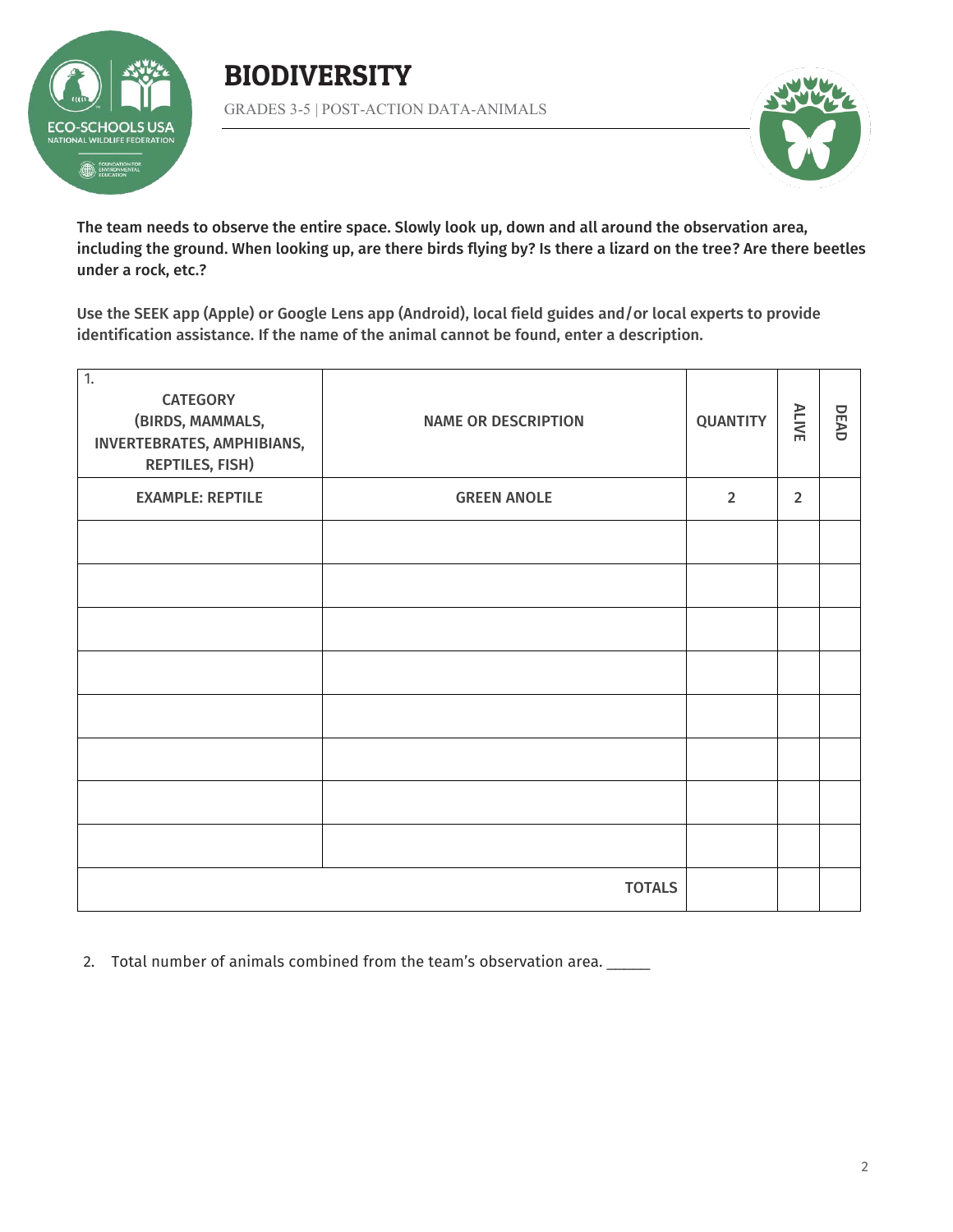

# BIODIVERSITY

GRADES 3-5 | POST-ACTION DATA-ANIMALS



#### 3. **Richness**

Number of different bird types \_\_\_\_\_

#### 4. **Richness**

Number of different mammal types \_\_\_\_\_

#### 5. **Richness**

Number of different invertebrate types \_\_\_\_\_

#### 6. **Richness**

Number of different amphibian types \_\_\_\_\_

#### 7. **Richness**

Number of different reptile types \_\_\_\_\_

#### 8. **Richness**

Number of different fish types \_\_\_\_\_

#### 9. **Evenness**

Number of each different type of bird. For example: 5 crows and 2 blue jays

#### 10. **Evenness**

Number of each different type of mammal.

### 11. **Evenness**

Number of each different type of invertebrate.

#### 12. **Evenness**

Number of each different type of amphibian.

#### 13. **Evenness**

Number of each different type of reptile.

#### 14. **Evenness**

Number of each different type of fish.